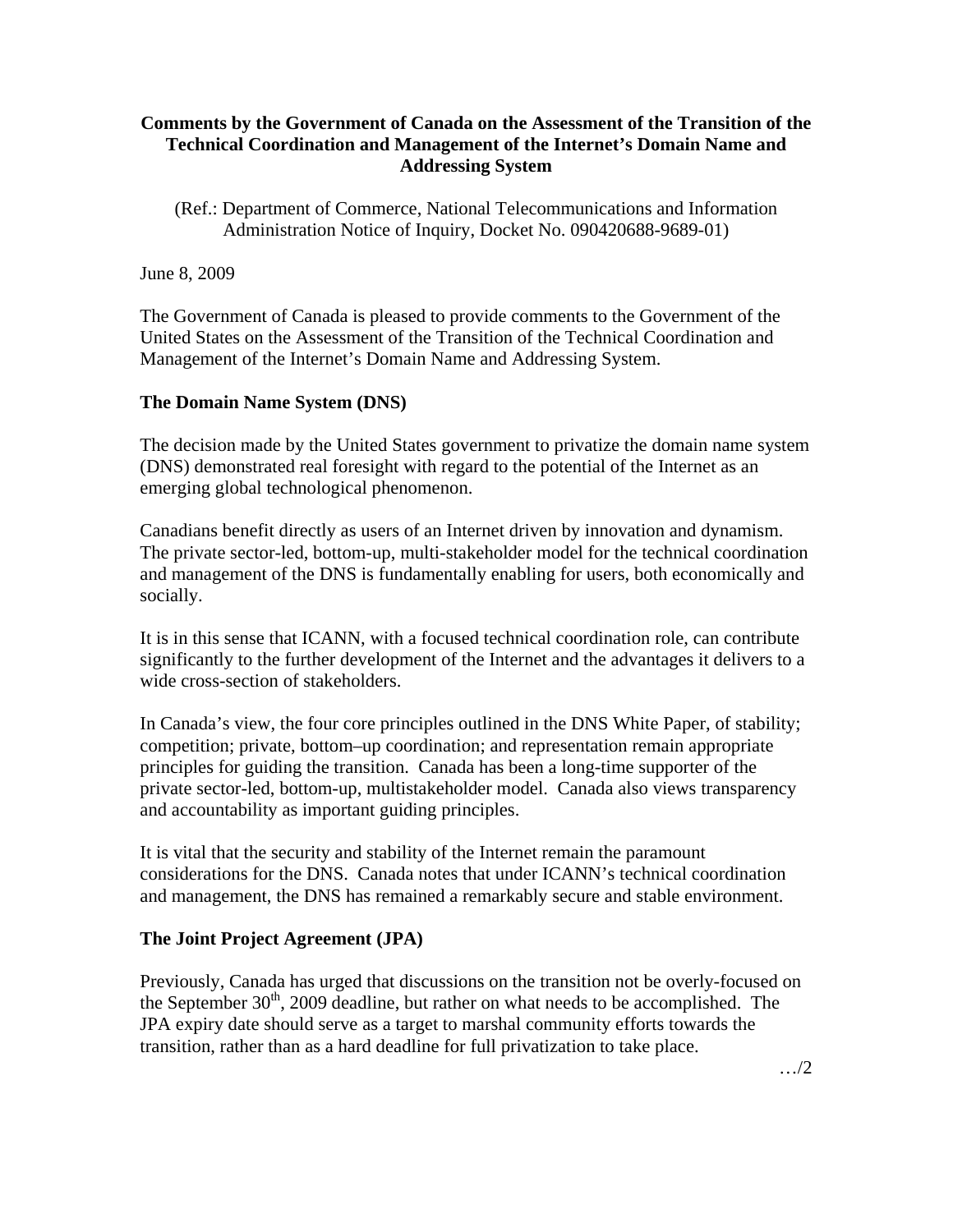First, Canada believes that decisions on whether to expire, extend or replace the JPA with something new, must take into account the real progress that has been made in the transition thus far. In Canada's view, extending the JPA in its current form, and for another three years, would not appropriately acknowledge progress made.

There could be advantages to progressing to a new, shorter-term instrument or "step down" from the JPA. Canada views this as a good option, as several fundamental accountability questions remain to be addressed and September  $30<sup>th</sup>$ , 2009 is not too far into the future. A step down could serve as a demonstration to and by the community of what work remains in this area.

The real focus of effort should be on further developing accountability measures, with sufficient buy-in from the Internet community. Implementation of identified measures does not need to occur while an instrument is in place. Canada acknowledges the significant contribution of ICANN's *Draft Implementation Plan for Improving Institutional Confidence (IIC*) and supports the continuance of this work.

### *Private Sector Leadership*

In considering the transition, and non-government leadership, Canada believes that all stakeholders should participate at ICANN on the basis that it needs to operate, first and foremost, as an impartial steward. Market forces, and increased competition in the domain name space, are intended to deliver benefits to a global public of users.

ICANN's strength is its ability to evolve. In fact, ICANN reported to the NTIA in 2000 that, "the refinement of participatory mechanisms will likely be an ongoing feature of ICANN's design". Bottom-up policy development mechanisms may need to adjust over time in order to ensure the Board is able to consider policy options in its decisionmaking. The provision of options could help ensure decisions reflect the broader interest.

The upcoming application rounds for the introduction of new generic top level domains (gTLDs), including gTLD internationalized domain names (IDNs), as well as the IDN country code TLD fast track are tremendous opportunities for the demonstration of private sector leadership and responsiveness to the public interest in the domain name space.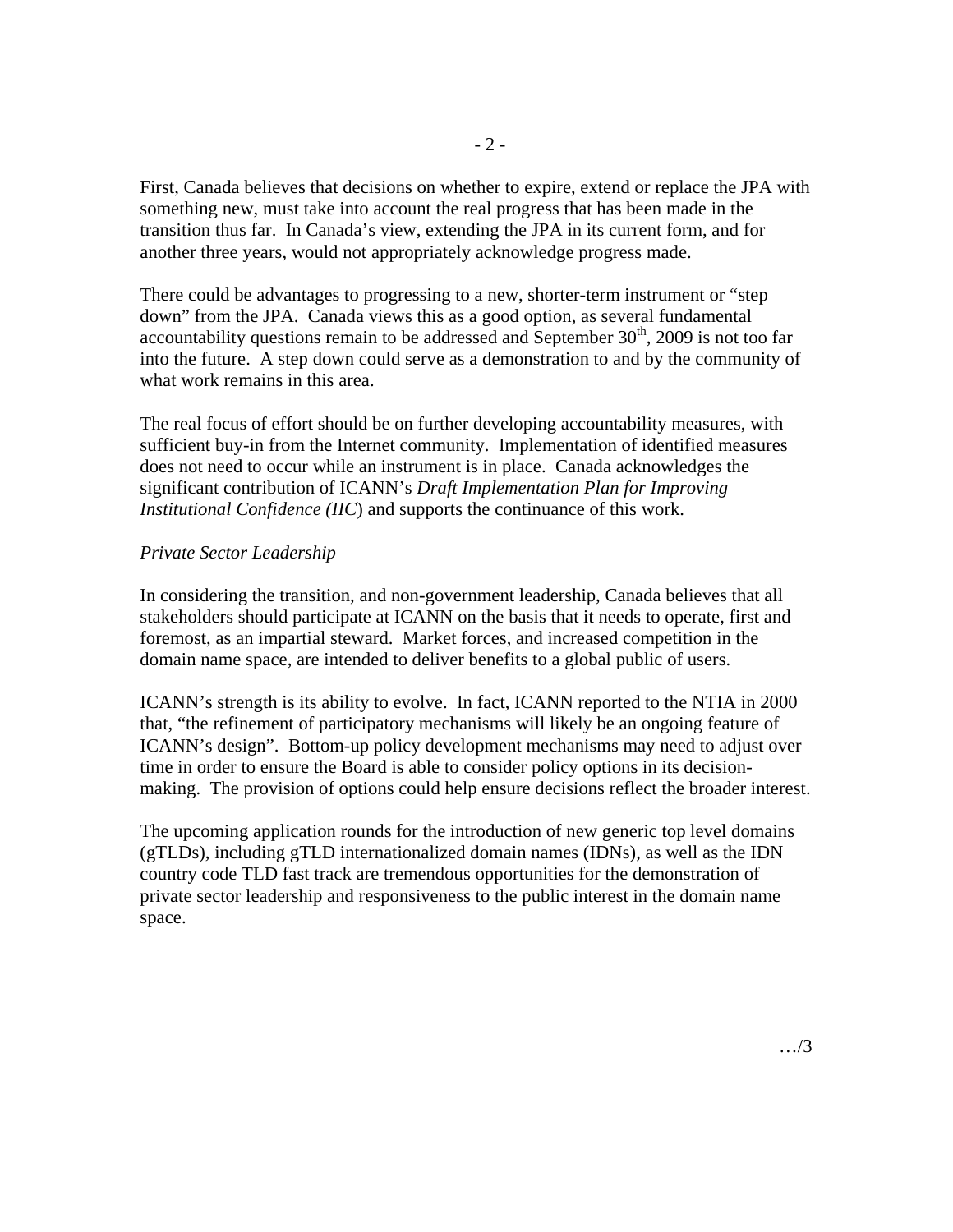### *Accountability*

ICANN has accomplished a great deal subsequent to the NTIA Mid-term Review of the JPA. The President's Strategy Committee of ICANN initiated public proposals for community consideration of what a post-JPA ICANN should look like. Much contained in the *Draft Implementation Plan for Improving Institutional Confidence (IIC*) report has merit. However, ICANN must now further this work via effective, transparent and broad public consultations.

ICANN's long-term success is dependent on the ability to run balanced and transparent consultations on complex issues. This function remains central to the existence of a robust accountability framework.

Mechanisms for removal of the Board have been given initial consideration. While it is highly unlikely that a Board removal mechanism would ever need to be invoked, there is value in articulating how the mechanism would be implemented to allow continuation of emergency Board functions.

Stakeholders that are adversely affected by decisions of the ICANN Board might wish to seek reconsideration of decisions, including through a process independent of reconsideration of the Board. Canada recommends further exploration of the appropriate features or mechanisms needed to facilitate reconsideration requests.

### **Governmental Advisory Committee (GAC)**

In Canada's view, the GAC plays an important and appropriate role in providing advice to the ICANN Board on public policy matters arising from the technical coordination and management of the DNS. Furthermore, the GAC has demonstrated sustained commitment and priority to openly interacting and collaborating with other parts of the ICANN community.

Canada has participated in the GAC since its inception. Participation in the Governmental Advisory Committee has been increasing steadily, including developing, and least developed countries. Canada notes the significant outreach efforts that have been undertaken by the Internet community. Outreach efforts should continue and could be targeted towards "subject-matter" experts located in the various communicationsrelated ministries and/or the relevant regulatory bodies.

Translation of documents, administrative support and ICANN funding for fellows to attend GAC meetings have also demonstrably contributed to the work of the GAC.